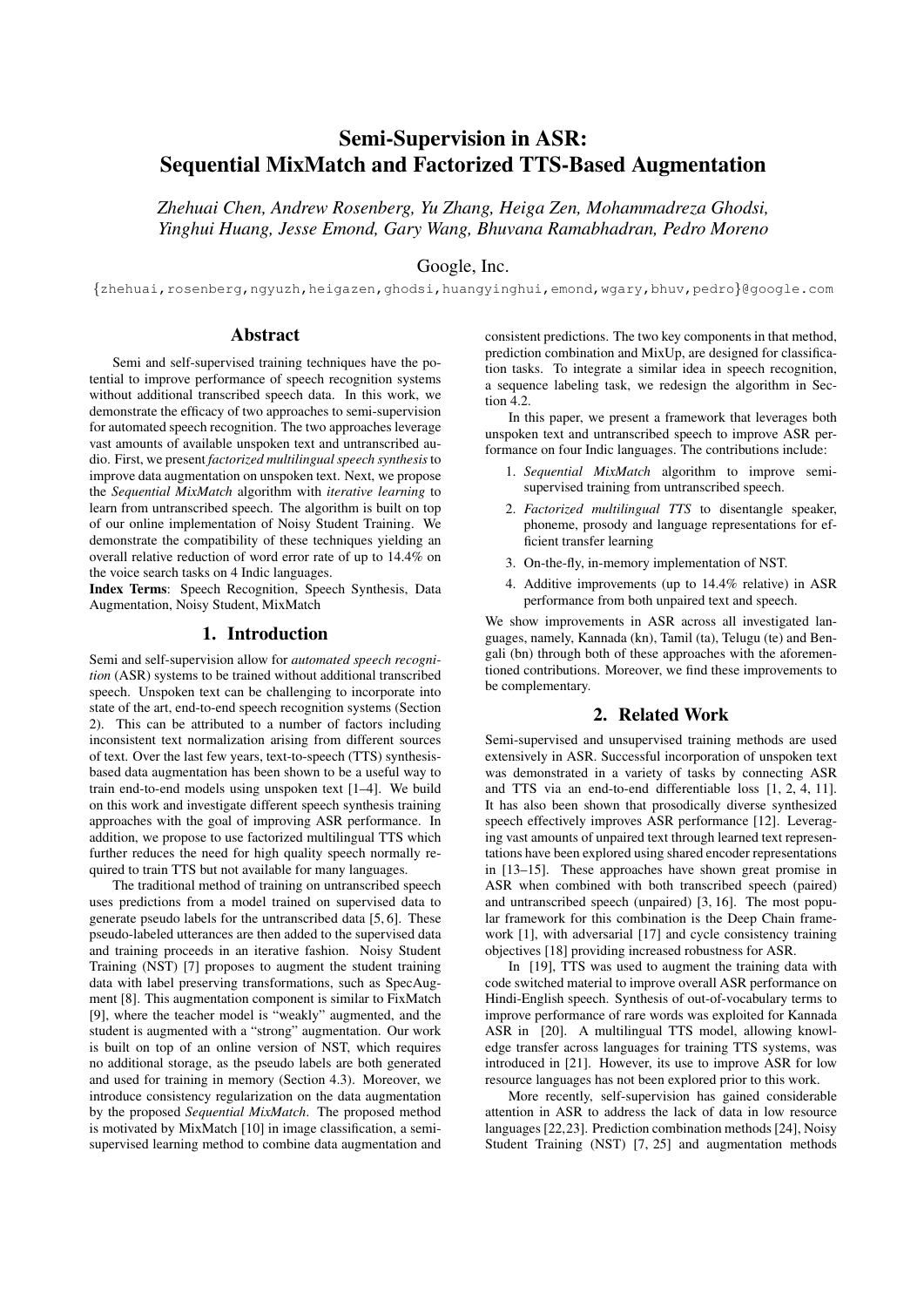such as FixMatch [9, 26] have continued to improve unsupervised and semi-supervsed learning for ASR. MixMatch [10], RealMix [27] and ReMixMatch [28] are image classification algorithms that combine the benefits of all the data augmentation, consistency regularization and prediction combination. In this paper, we novelly extend the MixMatch framework from classification tasks to sequence labeling tasks such as ASR.

# 3. Factorized Multilingual TTS for ASR

Augmenting training data with hypotheses derived from speech synthesis has two major benefits. First, synthesis can be used to generate acoustic realizations of out-of-vocabulary (oov) tokens and unseen sequences. We refer to this as improving the *lexical diversity* of the training data. Second, synthesis with sufficient control and variability can generate diverse realizations of utterances, via prosodic (suprasegmental) changes or spectral modification. The control of these parameters are dependent on the TTS model itself. We refer to this as increasing *acoustic diversity* of the training data.

### 3.1. TTS Model

We base our TTS model on Tacotron 2D [29], which takes text sequences as input, conditioned on speaker or utterance embeddings and outputs a sequence of mel spectrogram frames. The decoder network takes the phoneme encoding from the encoder and speaker embedding from a separately trained speaker encoder [29]. We never synthesize audio waveforms, thereby eliminating the need for any vocoder. We directly generate mel-filter bank features as input for training ASR models. To model the prosody and increase its variability during inference, we further augment the model with a variational auto encoder (VAE) as in [30] and modify its global VAE to a hierarchical version [2]. The motivation behind this is to capture the local and global speaking styles separately and make TTS more stable. The hierarchical VAE includes a local encoder which encodes fixed two-second chunks with a one-second overlap and a global encoder encodes the whole utterance.

#### 3.2. Factorized Multilingual TTS

TTS augmentation for ASR requires a TTS model for each language. It is challenging to scale this training across many languages for two main reasons. First, collecting high quality studio data with different speakers in many of these languages is challenging and second the use of one TTS model per language imposes large memory requirements in a joint training framework. To alleviate these issues, we train one multilingual TTS [21] model to synthesize speech in multiple languages. Subsequently, we can use this to improve the performance of multiple ASR models each recognizing speech in one language.

As shown in previous work [2, 15], speaker diversity is crucial to reap benefits from TTS-based data augmentation. Nevertheless, there are only a limited number of available speakers with formal, constrained speaking styles in TTS corpora for most languages [31]. The multilingual TTS framework can transfer speaker knowledge across languages, for example, from English to Indic languages with fewer speakers in TTS training corpora.

Most Indic languages have very few professional speakers for training TTS systems. In this work we have 2 speakers for Kannada, Tamil and Telugu and 5 for Bengali. In contrast, for US English, we have nearly three thousand speakers obtained from a variety of speaking styles and recording conditions available for TTS training (including e.g. [32]).

Text from each language is transliterated [33] to its native

script and used as input to the multilingual TTS model. The phoneme tokenizer of each language is used to tokenize the native script to a phoneme sequence. All languages share a global, SAMPA-derived, phoneme set. To better control the multilingual TTS data augmentation, we propose to disentangle the following factors in the TTS model via adversarial classifiers and conditional speaker, phoneme, language, and prosody embeddings (cf. Figure 1).

- Speaker/Phoneme Factorization: We add adversarial loss of speaker classification on encoder outputs to remove the speaker information in the phoneme embedding [21]. To alleviate the instability in traditional adversarial training, we classify the top  $n$  high-resource TTS speakers separately and merge the remaining low-resource TTS speakers into a single class. In addition, we apply gradient clipping applied to speaker adversarial loss in the TTS model.
- Speaker/Language Factorization: We train language embeddings jointly with the TTS model. Language embeddings are added as input to the TTS encoder to improve phoneme embedding extraction, while augmenting the input to the decoder provides control over the accent of the TTS audio.
- Speaker/Prosody Factorization: We use a hierarchical VAE encoder [2] to represent prosody. To disentangle prosody from speaker information, we include adversarial loss of TTS speaker classification on the VAE encoder outputs. To discourage the synthesis of accented speech, we reduce the weight of KL-loss term in VAE-training.



Figure 1: *Factorized multilingual TTS architecture.*

Data synthesized from multilingual TTS is augmented with transcribed speech for ASR training in a fashion similar to how monolingual synthesized data is used [2].

# 4. Sequential MixMatch for Semi-supervised Learning

Semi-supervised training to leverage untranscribed speech is a technique that has been used over several decades e.g. [5]. The algorithm used in this paper follows a well-proven approach: A base ASR model is trained on the available transcribed speech and used to generate hypotheses for the untranscribed speech data. Heuristic measures using confidence measures or ASR WER are used to select utterances from the untranscribed set to augment the ASR training data. This process is repeated iteratively. Central to this technique is the application of data augmentation to perturb the unlabeled data when training the next iteration of the ASR model (student model). In this work, we introduce consistency regularization on the data augmentation used in the proposed *Sequential MixMatch*. The method can be combined with *iterative training* to get additional benefits.

#### 4.1. MixMatch in Image Processing

The proposed method is motivated by MixMatch [10] in image classification, a semi-supervised learning method to combine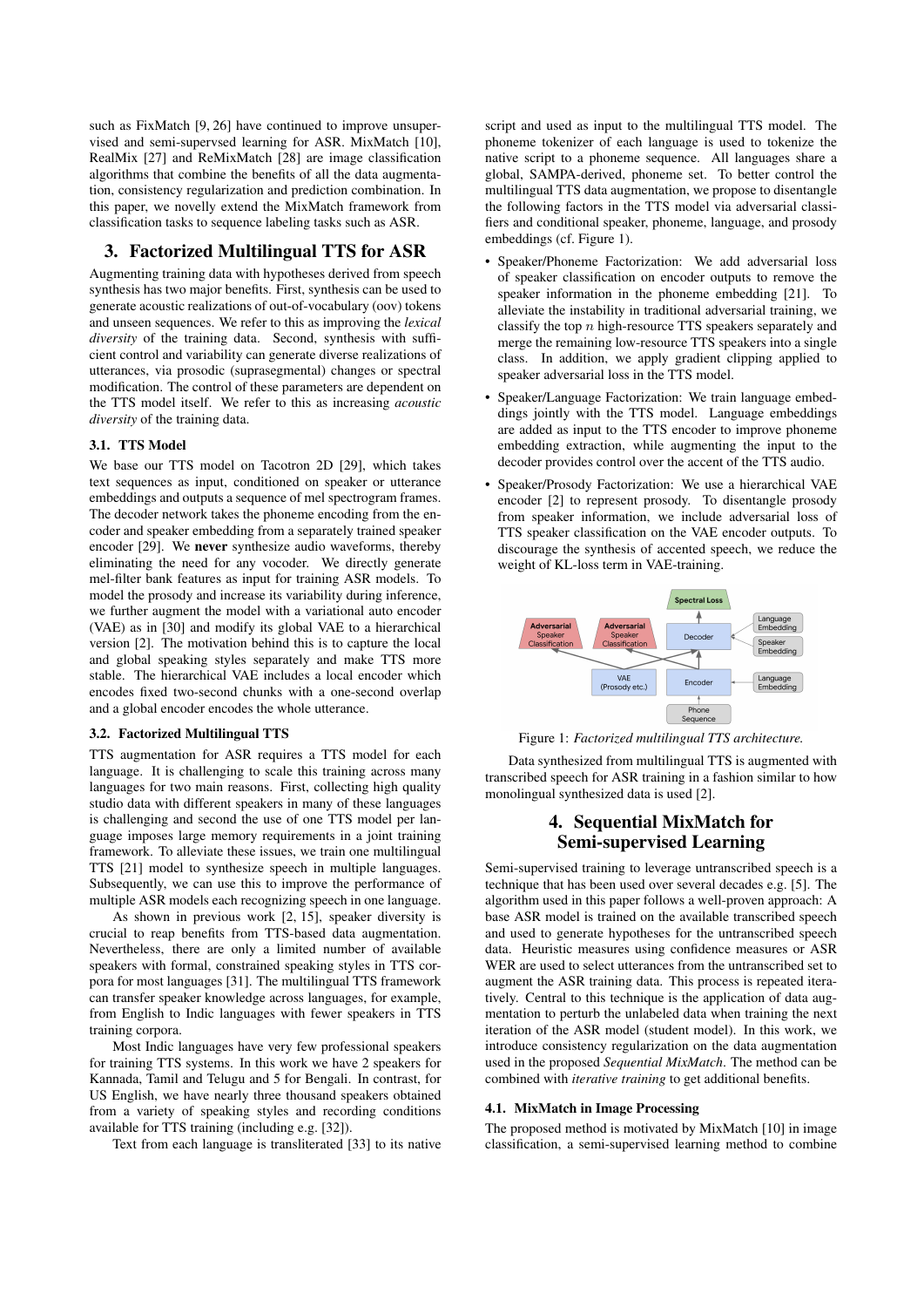data augmentation and consistent predictions. MixMatch generates pseudo labels from a combination of predictions from diverse augmented examples. The resultant label precision can be improved by introducing consistency between multiple predictions. The data and its pseudo labels are used to generate new data pairs for model training using the MixUp [34] algorithm.

#### 4.2. Sequential MixMatch

The two key components of MixMatch, prediction combination and MixUp, were designed for static classification tasks. To integrate a similar idea in a sequence labeling task such as ASR, we redesign the algorithm as shown in Figure 2.

Prediction combination helps ensure that a classifier outputs the same class distribution for an unlabeled example even after it has been augmented, we first generate  $N$  augmented versions of a clean example, where the  $k$ -th version is denoted as  $\mathbf{x}^{(k)}$  and the corresponding pseudo labels generated by the teacher model is  $y^{(k)}$ . We introduce consistency regularization by obtaining the average prediction  $\bar{q}$  from the N predicted distributions as final labels for student training.

$$
\bar{\mathbf{q}} = \frac{1}{N} \sum_{k=1}^{N} \mathbf{q}_{\mathbf{x}^{(k)}} = \frac{1}{N} \sum_{k=1}^{N} p(\mathbf{y} | \mathbf{x}^{(k)})
$$
(1)

where  $\mathbf{q}_{\mathbf{x}^{(k)}}$  is the predicted distributions from  $\mathbf{x}^{(k)}$ , one of the  $N$  augmentations, which is modeled by the end-to-end ASR model  $p(\mathbf{y}|\mathbf{x}^{(k)})$ .

Notably,  $\bar{\mathbf{q}}$  and  $\mathbf{q}_{\mathbf{x}(k)}$  are both a sequence of distributions. Hence the average is not viable if the N distributions  $\mathbf{q}_{\mathbf{x}^{(k)}}$  are not time-aligned and label-aligned with each other. We firstly propose to generate the above distributions from a LAS [35] model, whose attention mechanism enables time-aligned label predictions. A second requirement is to make each prediction at the same label index l (where  $l \in [1, L]$ ) given the same label history, denoted by  $y_{\leq l}$ . We propose to condition on a common prefix from the beam search result of the teacher LAS model. We can thus calculate the average predicted distribution of each output label. We follow [10] to sharpen the average distribution in order to encourage entropy minimization [36]. We sample one label  $\tilde{y}_l$  from each sharpened distribution to get the final label  $\tilde{y}$ . Thus,  $\tilde{y}$  generated by a LAS teacher can be used by either RNN-T [37] or LAS student training.

$$
\tilde{y}_l = \text{Sample}(\text{Sharpen}(\bar{q}_l))
$$
\n(2)

$$
= \text{Sample}\left(\text{Sharpen}\left(\frac{1}{N}\sum_{k=1}^{N}p(y_l|\mathbf{x}^{(k)}, \mathbf{y}_{< l})\right)\right) \tag{3}
$$

To extend MixUp to sequence labeling, while avoiding the requirement of aligning features and targets, one can replace *label MixUp* by *loss MixUp* [38]. Our preliminary experiments did not show the RNN-T loss in MixUp to be effective. Thus, rather than using a MixUp variant, we use pseudo labels from the above procedure as targets to a different but strongly augmented version of the same data for student training, similar to FixMatch [9]. Overall, we use  $(N + 1)$  different augmentations in generating the final data. These designs form the Sequential MixMatch algorithm.

#### 4.3. Online Iterative Training

We integrate iterative training [7, 25] with the proposed Sequential MixMatch. We begin by iteratively training a LAS student model using a LAS teacher model. Next, we use the



Figure 2: *Sequential MixMatch framework.*

best LAS student model as the teacher to train a RNN-T student to convergence (referred to as one iteration).

Our approach has an additional improvement in that we run the full algorithm in memory, without storing intermediate hypotheses to disk (*Online Noisy Student Training*). In order to do this, we perform a filtering process at a per-batch level (our batch size is 4096). Within each training batch, we include a portion of labeled and unlabeled speech. On the unlabeled portion, we generate hypotheses using above Sequential Mix-Match, filter out a portion of low confidence hypotheses, and then use the filtered hypotheses as pseudo labels for training along with the labeled data.

Previous iterative training uses a fixed model for generating pseudo labels of the full set of untranscribed speech. In this "online" version, we keep both the teacher and student in memory, and update the student against a predetermined schedule. At one extreme, we can update the teacher after every update, essentially using the same model as teacher and student. However, we find that this has a tendency to reinforce errors quickly. Instead, we update the teacher more slowly, after a certain number of batches. For Kannada which is the most datascarce language among the four Indic languages, the teacher update schedule was empirically determined to be as follows: We sample 6 checkpoints randomly after 10k updates, evaluate their performance on the development test set, and update the trainer to the student with the best WER on a held out data set. We find that it is sufficient to update the teacher two times (iterations) before model convergence.

# 5. Experiment Setup

Experiments are conducted on 4 Indic languages. The ASR training data for all languages are anonymized and handtranscribed, and are representative of Google's voice search traffic. The training set is created by artificially corrupting clean utterances using a room simulator and addition of various noise styles [39]. The development set is a small fraction of the training set held out for validation. The test set also contains anonymous transcribed utterances from the voice-search task. The unspoken text material for TTS augmentation includes hundred millions of anonymized websearch queries in each target language. It's larger than the transcribed speech corpus by several orders of magnitude, which makes speech synthesis of all the text data impractical. To improve efficiency of learning from unspoken text, we use contrastive language model-based data selection [15] and only keep 30 million queries for each language. The untranscribed speech data used by Sequential MixMatch is roughly 2 times that of the supervised data in each language. As this data is without human transcriptions, we cannot report WER on the training set as done in [7].

The multilingual TTS model uses a Tacotron2 TTS architecture described in [4] with hierarchical VAE [30]. The decoder is followed by a PostNet with five convolutional layers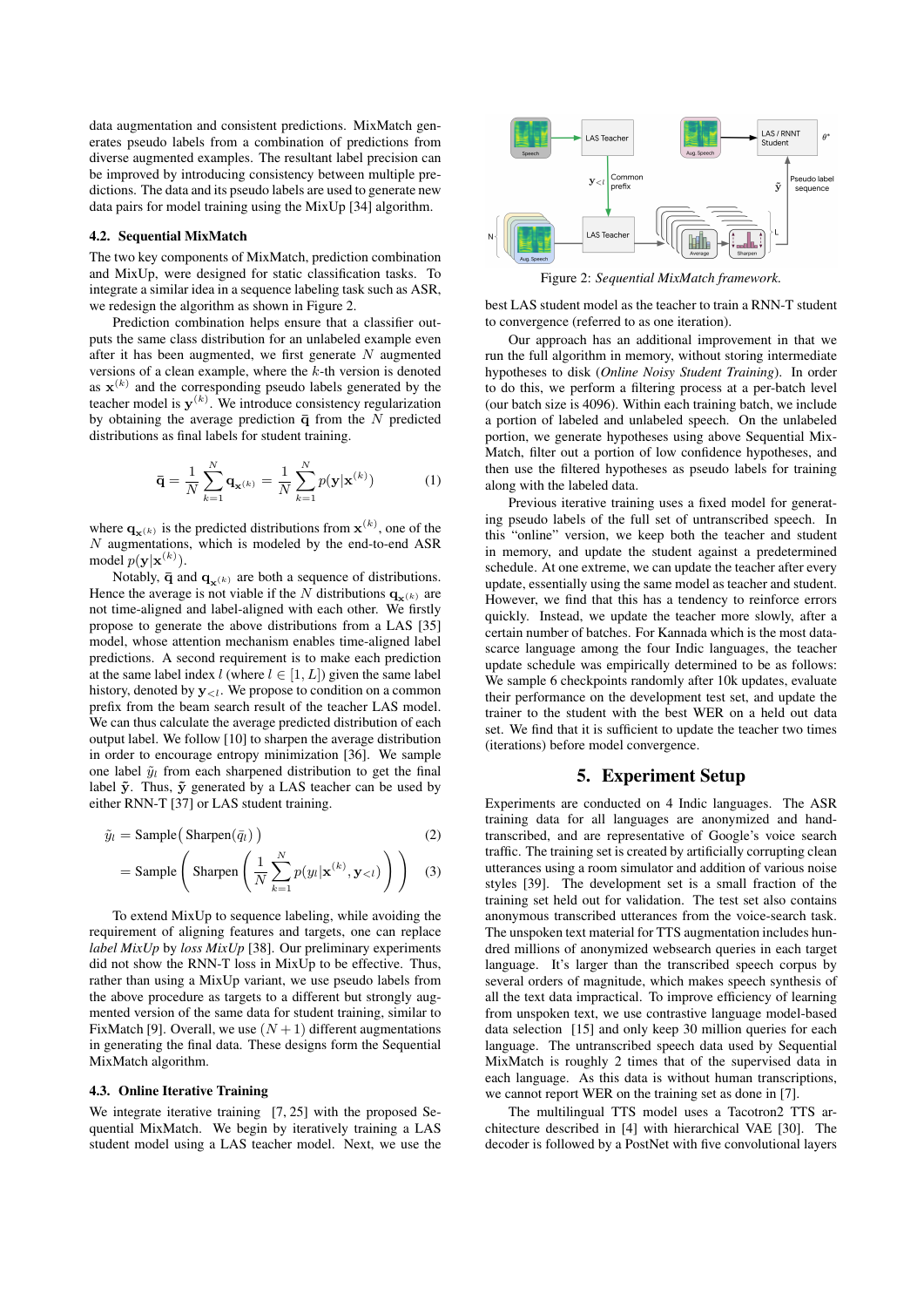of 512 filters with shape 5 x 1. The training data used for TTS models uses two professional speakers per Indic language. For English, we combine 80 professional TTS speakers with the speakers in the publicly available LibriTTS corpus [32].

All ASR student models use the RNN-T architecture [37, 39] It consists of a 6-layer (2048-dim LSTM followed by a 640 dim linear projection layer) encoder and a 2-layer (2048-dim RNN followed by a 640-dim projection layer) decoder with a single layer joint network. The input features consist of three stacked 80-dim log-mel features at a 10ms frame-rate, leading to a downsampled 30ms frame rate. The network is trained with a 4096 sub-word unit, i.e., word-piece vocabulary derived as described in [40]. The LAS model shares the same encoder architecture as the RNN-T student model. The decoder network is a 2-layer LSTM with 1024 hidden units per layer [35]. We use two SpecAugment [8] augmentations to generate predictions for Sequential MixMatch ( $N = 2$ ). We design the augmentations to use a weak SpecAugment with one frequency mask and a strong SpecAugment with two time and frequency masks. All models were trained in Lingvo [41] on Tensor Processing Unit [42] slices with a batch size of 4096. The WER metric we report is transliteration-optimized WER described in [33] to accommodate mixed writing scripts frequently seen in Indic languages.

### 6. Results and Discussion

### 6.1. Factorized Multilingual TTS Augmentation

We begin this section with the results from the TTS-based augmentation approach from Section 3. The overall impact of TTS augmentation is shown in Table 1. We find the incorporation

|                | kn   | ta   | te   | hn   |
|----------------|------|------|------|------|
| Baseline RNN-T | 29.8 | 20.7 | 25.2 |      |
| $+TTS'd$ text  |      | 19.5 | 24.2 | 14.8 |

Table 1: *WER Improvement from synthesized unspoken text.*

of synthesized unspoken text consistently improves ASR performance across all Indic languages, Kannada (kn), Tamil (ta), Telugu (te), Bengali (bn). The improvement ranges between 7.7% and 3.9% relative with the largest improvement seen in the most data-scarce language, Kannada.

To show the benefit of the proposed factorized multilingual TTS for ASR, we investigate the effect of augmentation using single and multilingual TTS models on Kannada in Table 2. Our first observation is that multilingual TTS, trained

| <b>Systems</b>                                               | Inference speakers  | WER  |  |  |
|--------------------------------------------------------------|---------------------|------|--|--|
| <b>Baseline RNN-T</b>                                        |                     | 29.8 |  |  |
| $+$ kn/in TTS                                                | kn/in               | 28.7 |  |  |
| + multilingual TTS                                           | kn/in               | 28.0 |  |  |
| + multilingual TTS                                           | $kn/in + top en-us$ | 28.4 |  |  |
| + factorized                                                 | $kn/in + top en/us$ | 27.9 |  |  |
| + factorized                                                 | $kn/in + all en-us$ | 27.5 |  |  |
| Table 2. Ablation study of multilingual TTS for $\Lambda$ SD |                     |      |  |  |

Table 2: *Ablation study of multilingual TTS for ASR.*

with other Indic and American English material provides better ASR training data, even when inference is performed only on Kannada speakers (Rows 2 and 3 of Table 2). The addition of speakers from other Indic languages and en/us increases the speaker diversity of the synthesized data which results in WER improvement in Row 3 and 4. Second, we find that factorization proposed in Section 3.2 can successfully improve the multilingual TTS system which in turn helps ASR in the last two rows. The factorized model can better control the speaker, phoneme and prosody in the synthesized speech, which enables the incorporation of large amount of foreign speakers. This not only increases the WER reductions, but also supports the design of one multilingual TTS to improve multiple ASR models.

#### 6.2. Sequential MixMatch for Semi-supervised training

Table 3 presents results on untranscribed speech using Sequential MixMatch described in Section 4 across different languages. It can be seen that the improvements from untran-

|                        |                  | ta   | te   | bn   |
|------------------------|------------------|------|------|------|
| Baseline RNN-T         | 29.8             | 20.7 | 25.2 |      |
| + Untranscribed speech | $\parallel$ 27.7 | 19.5 |      | 14.6 |
|                        |                  |      | .    |      |

Table 3: *WER Improvement from untranscribed speech.*

scribed speech are similar to those obtained from TTS-based data augmentation from unspoken text, ranging between 5.3% and 7.0% relative. We conduct an ablation study in Table 4 on the proposed Sequential MixMatch algorithm, by comparing it to the state-of-the-art Noisy Student Training (NST) at different steps. Results from baseline online NST described in Section 4.3 are presented in Row 1. This model is used as the teacher model in online NST in Row 2 and is replaced with a LAS in Row 3. As described in Section 4.3, we first do iterative training on the LAS, followed by one iteration of the LAS model as a teacher to train the RNN-T student. The proposed Sequential MixMatch in the last row outperforms all above systems and improves the most from untranscribed speech.

|                                                  | Teacher | WER  |
|--------------------------------------------------|---------|------|
| <b>Baseline RNN-T</b>                            |         | 29.8 |
| $+$ Online NST                                   | RNN-T   | 28.2 |
| $+$ Online NST                                   | LAS     | 28.0 |
| + Seq. MixMatch                                  | LAS     | 27.7 |
| $\lambda$ - Ablation study of Sequential MixMate |         |      |

Table 4: *Ablation study of Sequential MixMatch.*

In order to assess if these two approaches to semisupervision are complementary, we combine the use of unspoken-text and untranscribed speech in training one ASR model. Table 5 shows that the addition of synthesized data reduces WER by 3.9–7.7% relative, and the combination with Sequential MixMatch provides an additional reduction in WER resulting in an overall reduction in WER of 5.3–14.4% relative.

|                        | kn   | ta   | te   | bn |
|------------------------|------|------|------|----|
| Baseline RNN-T         |      | 20.7 |      |    |
| + Unspoken text        |      | 19.5 | 24.2 |    |
| + Untranscribed speech | 25.5 | 19.3 |      |    |

Table 5: *Overall results of semi-supervision from unspoken text and untranscribed speech*

# 7. Conclusion

We have demonstrated that using speech synthesis to train speech recognition on unspoken text is effective on four Indic languages. In describing this effort, we have presented the *factorized multilingual speech synthesis* training and inference to improve data augmentation of unspoken text for ASR. We have also shown that *Sequential MixMatch* algorithm is a better semi-supervised training technique on untranscribed speech. Finally we demonstrated that these two approaches are highly complementary resulting in an overall 14.4% WER reduction.